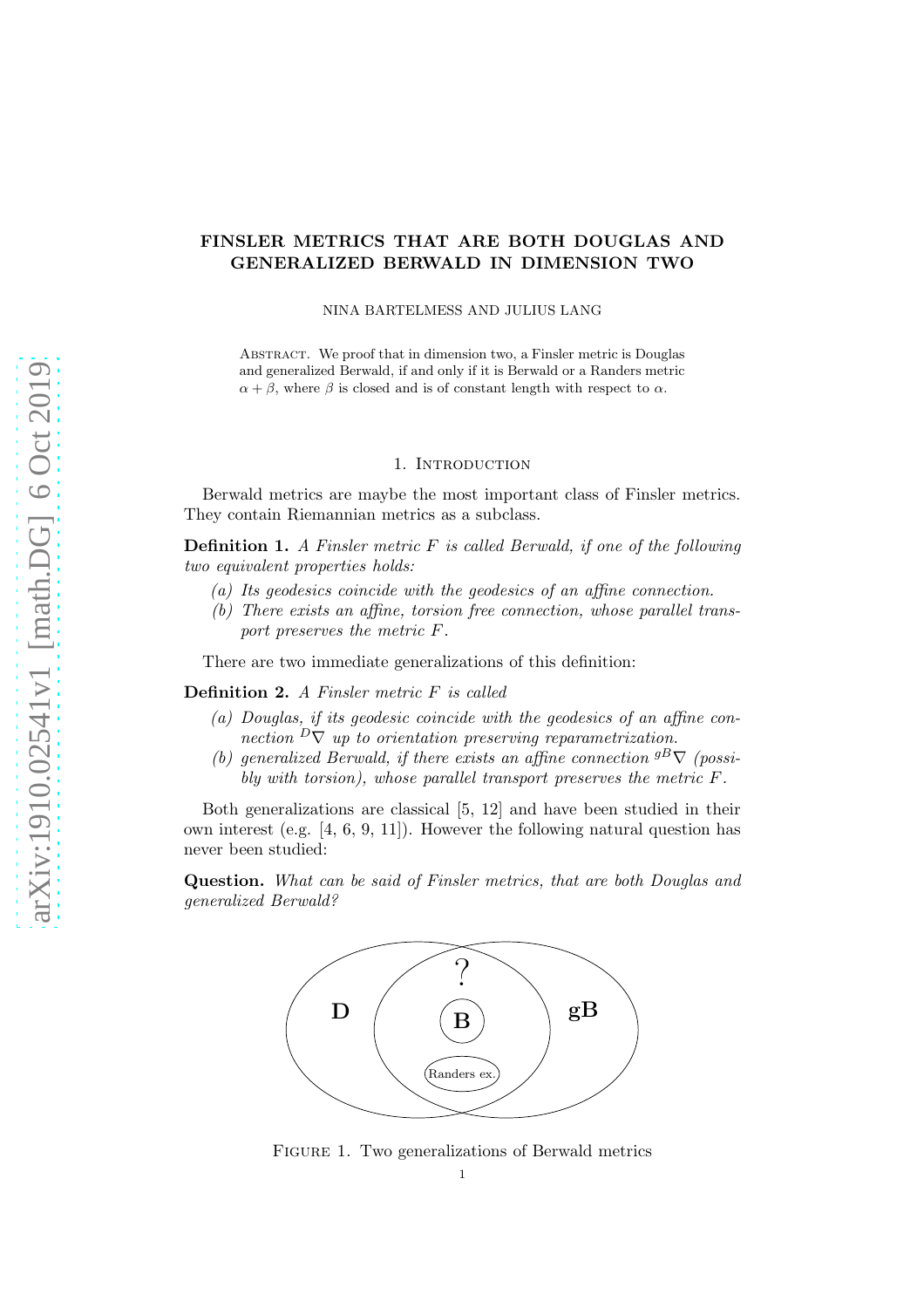Clearly, every Berwald metric is Douglas and generalized Berwald. There is one more trivial example in the intersection of the two classes:

<span id="page-1-1"></span><span id="page-1-0"></span>**Example 1.** A Randers metric  $F = \alpha + \beta$  is

- (a) Douglas, if and only if  $\beta$  is closed.
- (b) generalized Berwald, if and only if the length of  $\beta$  with respect to  $\alpha$ (in local coordinates  $\alpha^{ij}\beta_i\beta_j$ ) is constant.

Fact  $(a)$  is almost trivial and first appeared in [\[1\]](#page-7-2), see also [\[7\]](#page-8-4). Fact  $(b)$  was proven in [\[10,](#page-8-5) Theorem 2], but also follows from the following three facts:

- Monochromatic characterization of generalized Berwald metrics [\[3\]](#page-7-3): A Finsler metric is generalized Berwald, if and only if each two tangent spaces  $(T_xM, F(x, \cdot))$  are linearly isometric.
- Zermelo navigation [\[2\]](#page-7-4): For any Randers metric  $F = \alpha + \beta$ , there is a Riemannian metric h and a vector field W on M, such that the unit balls of  $F$  are the unit balls of  $h$ , shifted by the vector field  $W$ . Furthermore,  $h(W, W) = h_{ij}W^iW^j = \alpha^{ij}\beta_i\beta_j = |\beta|_{\alpha}^2$ , where  $\alpha^{ij}$  is the matrix inverse of  $\alpha_{ij}$ .
- Let  $(Q_{ij}), (\tilde{Q}_{ij})$  be positive definite  $(n \times n)$ -matrices and  $v, \tilde{v} \in \mathbb{R}^n$ be vectors. The shifted ellipsoids  $\{y + v \mid Q_{ij}y^iy^j = 1\} \subseteq \mathbb{R}^n$  and  $\{y + \tilde{v} \mid \tilde{Q}_{ij}y^i y^j = 1\} \subseteq \mathbb{R}^n$  can be mapped to each other by a linear transformation, if and only if  $Q_{ij}v^iv^j = \tilde{Q}_{ij}\tilde{v}^i\tilde{v}^j$ .

We expect that, generally, the class of metrics, that are both Douglas and generalized Berwald, contains many interesting examples. In this paper however, we show that in dimension two, this is not the case:

Theorem. In dimension two, any fiber-globally defined Finsler metric, that is both Douglas and generalized Berwald, is Berwald or a Randers metric.

**Remark 1.** The proof essentially uses that the Finsler metric is strictly convex and defined fiber-globally, that is on the whole tangent spaces  $T_xM$ for  $x \in M$ .

Structure. We first derive in Section [2](#page-2-0) for all dimensions a linear PDE system [\(6\)](#page-3-0), that a Finsler metric must satisfy if it is Douglas and generalized Berwald with respect to connections  $D\nabla$  and  $gB\nabla$ . The system involves only y-derivatives and thus lives on a fixed  $T_xM$ . The coefficients are given in terms of the Christoffel symbols of the two connections.

In Section [3](#page-4-0) we consider the system in dimension two, where it is only one equation. Coincidentally, this equation coincides with equation (2.10) from [\[8\]](#page-8-6), where it was obtained as a necessary condition for a Douglas metric to admit a conformally equivalent Douglas metric. Following the lines from [\[8\]](#page-8-6), we show that, if the system admits a fiber-global, non-Berwald Finsler metric as a solution, the coefficients of the equation must be of a special form. In this case, all solutions can be found explicitly and are Randers metrics. The theorem follows.

Acknowledgement. The question of studying the intersection of Douglas and generalized Berwald metrics appeared during a DAAD-funded visit at the University of Debrecen. We thank Vladimir Matveev, Csaba Vincze, Tianyu Ma, Samaneh Saberali and Jan Schumm for discussions.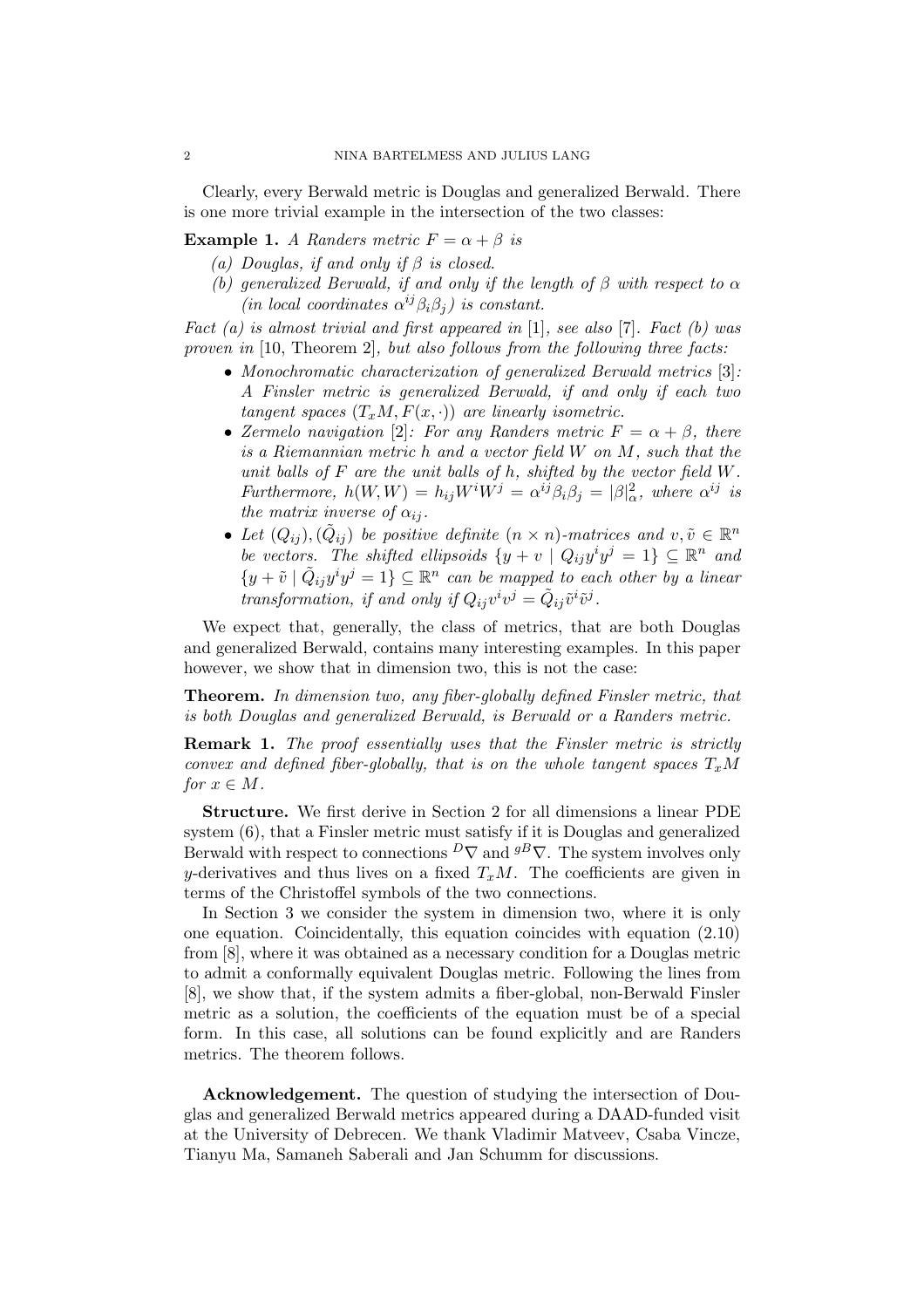### 2. A necessary linear PDE system for all dimensions

## <span id="page-2-0"></span>Definition 3.

- (a) A strictly convex Finsler metric is a function  $F: TM \setminus 0 \to \mathbb{R}_{>0}$ , such that
	- $F(x, \lambda y) = \lambda F(x, y)$  for all  $\lambda > 0$ .
	- $F|_{TM\setminus 0}$  is smooth and the matrix  $g_{ij}|_{(x,y)} := \frac{1}{2}$  $\partial^2 F^2$ ∂yi∂y<sup>j</sup>  $\Big|_{(x,y)}$  is

positive definite for all  $(x, y) \in TM \backslash 0$ .

(b) The geodesic spray of F is the vector field  $S_F = y^i \partial_{x^i} - 2G^i(x, y) \partial_{y^i}$ on  $TM\setminus 0$  with

$$
2G^{i}(x,y) = g^{ij}\Big(E_{x^{\ell}y^j}y^{\ell} - E_{x^j}\Big),\,
$$

where  $E=\frac{1}{2}$  $\frac{1}{2}F^2$  and  $(g^{ij})$  is the matrix inverse of  $(g_{ij})$ .

A Finsler metric F is Douglas with respect to an affine, torsion-free connection  $\overline{D}\nabla$ , if and only if each geodesic of F is after an orientation preserving reparametrization a geodesic of  $\overline{D}_{\nabla}$ . Let  $\overline{D}_{jk}^i$  be the Christoffel symbols of  $D\nabla$  in local coordinates. Then, this is the case, if and only if in all local coordinates there exists a function  $\rho: TM \backslash 0 \to \mathbb{R}$ , such that

<span id="page-2-3"></span>
$$
2G^{i}(x,y) = {}^{D}\Gamma^{i}_{jk}(x)y^{j}y^{k} + \rho(x,y)y^{i}.
$$
 (1)

Recall that a vector field  $X : [a, b] \to TM$  along a curve  $c : [a, b] \to M$  is said to be *parallel* with respect to an affine connection  $\nabla$ , if  $\nabla_{\dot{c}} Y = 0$ . In local coordinates, if  $Y = Y^i \partial_{x^i}$ , this condition is given by

$$
\dot{X}^i(t) + \Gamma^i_{jk}\Big(c(t)\Big)\dot{c}^j(t)X^k(t) = 0 \qquad \forall t \in [a, b], 1 \le i \le n.
$$

The rate of change of the Finsler metric along such a parallel vector field is, suppressing the obvious arguments:

<span id="page-2-1"></span>
$$
\frac{d}{dt}\Big(F(c(t),X(t))\Big) = F_{x^j}\dot{c}^j + F_{y^i}\dot{X}^i
$$
\n
$$
= F_{x^j}\dot{c}^j(t) - F_{y^i}\Gamma^i_{jk}\dot{c}^jX^k
$$
\n
$$
= \Big[F_{x^j} - F_{y^i}\Gamma^i_{jk}X^k\Big]\dot{c}^j.
$$
\n(2)

A Finsler metric is *generalized Berwald* with respect to a connection  ${}^{g}B$  $\nabla$ with Christoffel symbols  ${}^{gB}\Gamma^i_{jk}$  in local coordinates, if and only if the rate of change [\(2\)](#page-2-1) vanishes for all possible curves and all parallel vector fields along these curves. As for any prescribed data  $(c(0), \dot{c}(0), X(0))$ , there exist such a curve an a parallel vector field, we conclude that  $F$  is generalized Berwald with respect to  ${}^{g}B\nabla$ , if and only if

$$
F_{x^j} = F_{y^i}{}^{g}{}^{B} \Gamma^i_{jk} y^k \qquad (1 \le j \le n)
$$

or equivalently for  $E = \frac{1}{2}F^2$ 

<span id="page-2-2"></span>
$$
E_{x^j} = E_{y^i}{}^{g} \Gamma^i_{jk} y^k \qquad (1 \le j \le n). \tag{3}
$$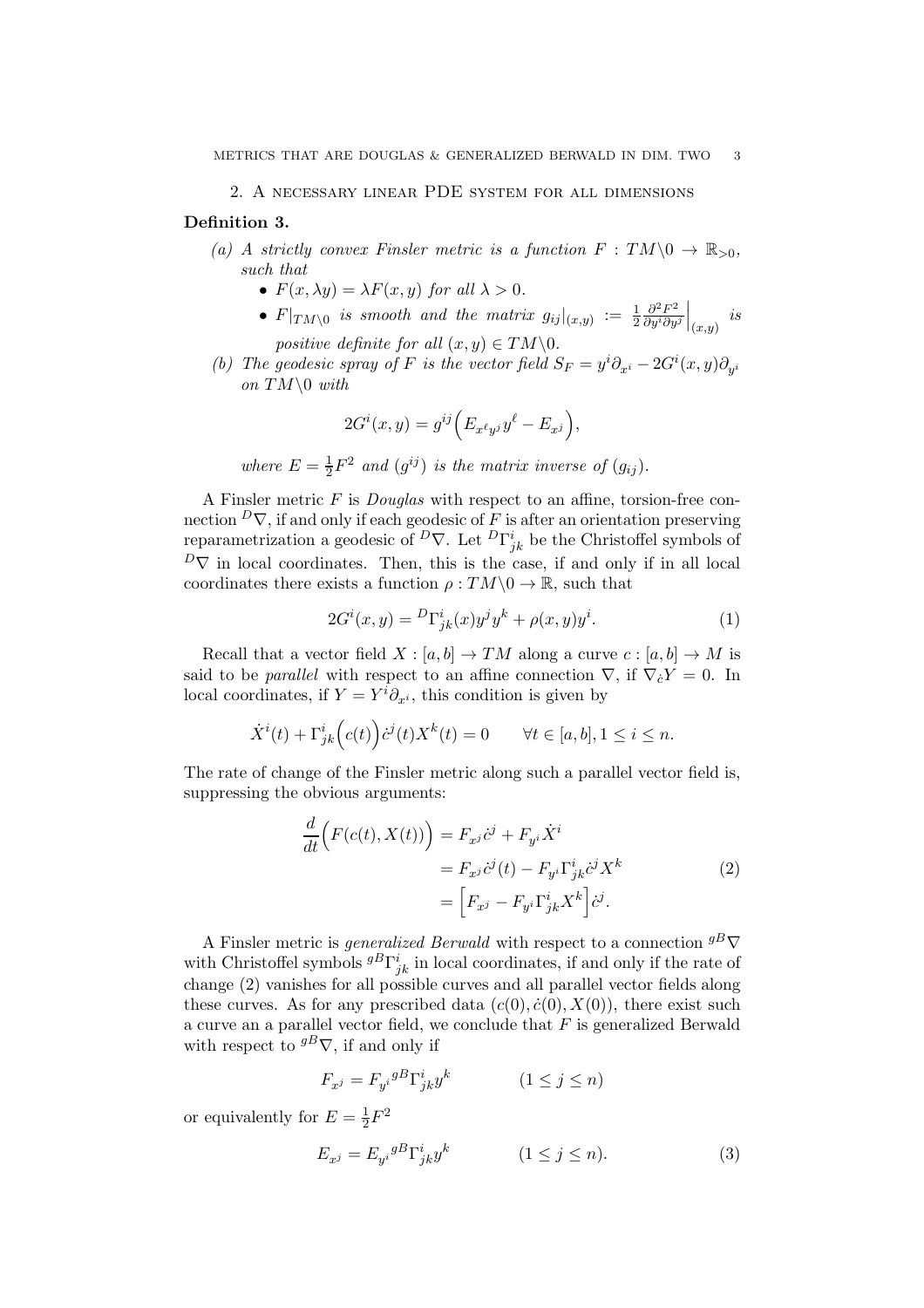Plugging [\(3\)](#page-2-2) in the definition of the spray coefficients, we can eliminate all x-derivatives and obtain:

<span id="page-3-2"></span>
$$
2G^{i} = g^{ij} \left[ \left( E_{y^{m}}{}^{g}{}^{B} \Gamma_{\ell k}^{m}{}^{y}{}^{k} \right)_{y^{j}} y^{\ell} - E_{y^{m}}{}^{g}{}^{B} \Gamma_{jk}^{m}{}^{y}{}^{k} \right]
$$
  
\n
$$
= g^{ij} \left[ g_{jm}{}^{g}{}^{B} \Gamma_{\ell k}^{m}{}^{y}{}^{k} y^{\ell} + E_{y^{m}}{}^{g}{}^{B} \Gamma_{\ell j}^{m}{}^{y}{}^{\ell} - E_{y^{m}}{}^{g}{}^{B} \Gamma_{jk}^{m}{}^{y}{}^{k} \right]
$$
  
\n
$$
= {}^{g}{}^{B} \Gamma_{k\ell}^{i}{}^{y}{}^{k} y^{\ell} + g^{ij} E_{y^{m}} \left[ {}^{g}{}^{B} \Gamma_{\ell j}^{m}{}^{y}{}^{\ell} - {}^{g}{}^{B} \Gamma_{j\ell}^{m}{} \right] y^{\ell}. \tag{4}
$$

Combining the above two formulas for the spray coefficients and introducing the following notations for the difference of the symmetrized Christoffel symbols of the two connections and the torsion

$$
\Gamma^i_{jk} := \frac{1}{2} ({}^{gB}\Gamma^i_{jk} + {}^{gB}\Gamma^i_{kj}) - {}^{D}\Gamma^i_{jk} \qquad T^i_{jk} := {}^{gB}\Gamma^i_{jk} - {}^{gB}\Gamma^i_{kj}
$$

$$
\Gamma^i_j := \Gamma^i_{jk} y^k \qquad \Gamma^i := \Gamma^i_{jk} y^j y^k \qquad T^i_j := T^i_{jk} y^k,
$$

we obtain:

<span id="page-3-3"></span>**Lemma 1.** A Finsler metric  $F$ , that is Douglas with respect to an affine, torsion-free connection  $\mathbb{P}\nabla$  and generalized Berwald with respect to an affine connection  $g^B \nabla$ , satisfies the linear PDE system

<span id="page-3-1"></span>
$$
F_{y^k y^i} \Gamma^i - F_{y^i} T_k^i = 0 \qquad (1 \le k \le n). \tag{5}
$$

The system  $(5)$  is equivalent to the system

<span id="page-3-0"></span>
$$
F_{y^k y^i} (2\Gamma_s^i + T_s^i) - F_{y^s y^i} (2\Gamma_k^i + T_k^i) - 2F_{y^i} T_{ks}^i = 0 \qquad (1 \le k < s \le n). \tag{6}
$$

*Proof.* Let F be Douglas with respect to a torsion-free affine connection  $\overline{D}\nabla$ and Douglas with respect to an affine connection  $g^B \nabla$ . Then by subtracting the two formulas  $(1)$  and  $(4)$  for the spray coefficients of F from each other, we get that for some function  $\rho: TM \backslash 0 \to M$ 

$$
0 = \Gamma^i + g^{ij} E_{y^m} T_{\ell j}^m y^\ell - \rho y^i
$$
  
= 
$$
\Gamma^i - g^{ij} E_{y^m} T_j^m - \rho y^i.
$$

We have used that the torsion  $T_{jk}^i$  is antisymmetric in the lower indices. Contracting the equation by  $g_{ki}$ , we obtain

$$
0 = g_{ki}\Gamma^i - E_{y^m}T_k^m - \rho g_{ki}y^i
$$
  
=  $(F F_{y^k y^i} + F_{y^k}F_{y^i})\Gamma^i - F F_{y^m}T_k^m - \rho F F_{y^k}$   
=  $F(F_{y^k y^i}\Gamma^i - F_{y^m}T_k^m) + (F_{y^i}\Gamma^i - \rho F)F_{y^k}$ 

where we have used that by homogeneity  $g_{ki}y^i = E_{y^k}, E_{y^k} = FF_{y^k}$  and  $g_{ki} = FF_{y^ky^i} + F_{y^k}F_{y^i}$ . Contracting with  $y^k$  and using the homogeneity property  $F_{y^k}y^k = F$  and  $F_{y^ky^i}y^k = 0$ , we see that the second summand of the last equation must vanish, that is

$$
F_{y^i}\Gamma^i - \rho F = 0.
$$

As  $F$  is not vanishing on  $TM\setminus 0$ , the remaining part gives us the asserted equations

$$
F_{y^k y^i} \Gamma^i - F_{y^i} T_k^i = 0.
$$
\n<sup>(5)</sup>

To see that this system implies  $(6)$ , differentiate by  $y^s$ 

$$
F_{y^ky^sy^i}\Gamma^i + F_{y^ky^i}2\Gamma^i_s - F_{y^sy^i}T^i_k - F_{y^i}T^i_{ks} = 0
$$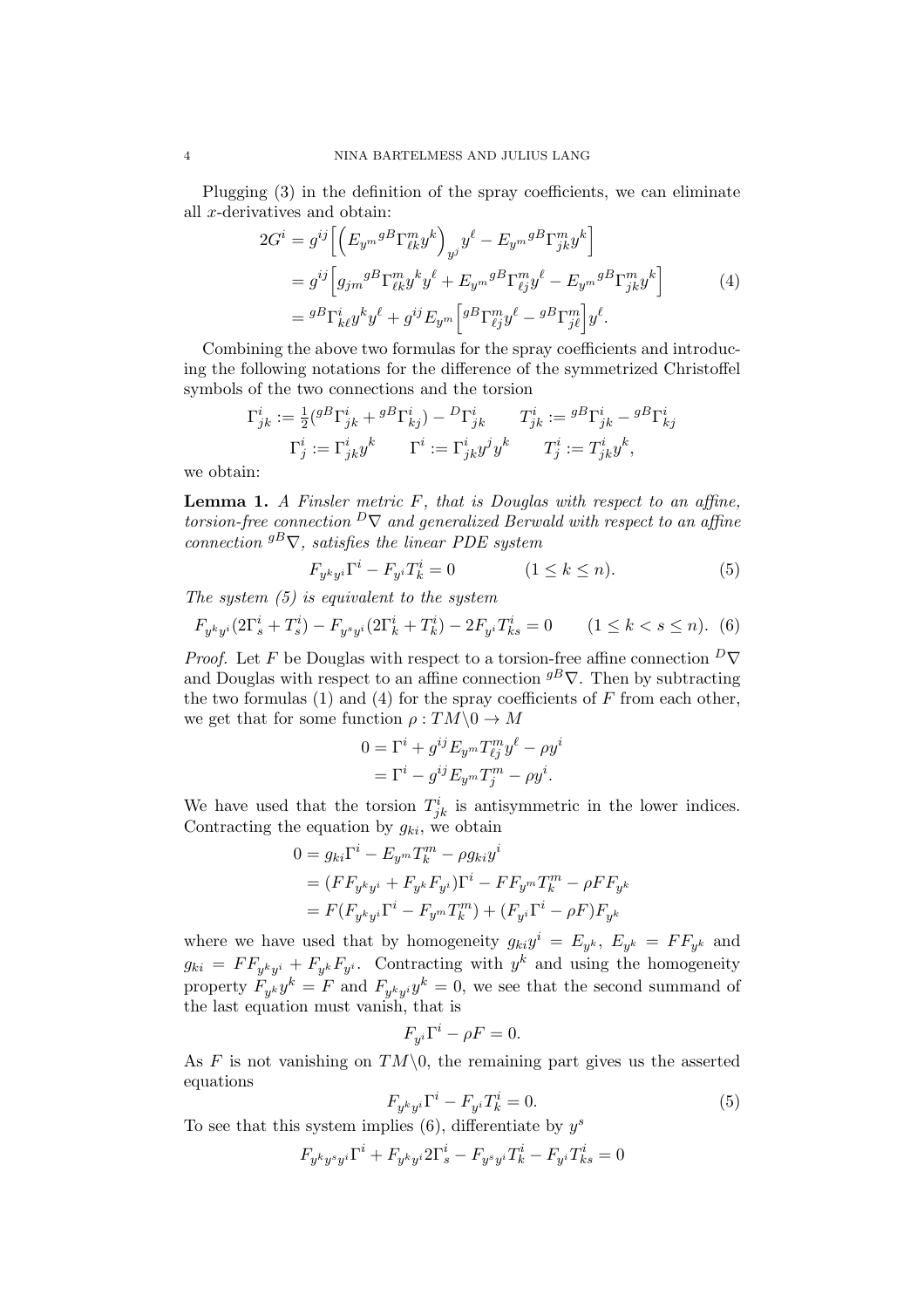and taking the part antisymmetric in  $(k, s)$ , we obtain the second asserted system

$$
F_{y^k y^i} (2\Gamma_s^i + T_s^i) - F_{y^s y^i} (2\Gamma_k^i + T_k^i) - 2F_{y^i} T_{ks}^i = 0.
$$
 (6)

Conversely, contracting the system  $(6)$  with  $y<sup>s</sup>$ , we obtain back (the double of) the system [\(5\)](#page-3-1). Thus the two systems are indeed equivalent.  $\Box$ 

**Remark 2.** Note that the PDE system  $(6)$  contains only y-derivatives and thus can be seen as a system on a fixed tangent space  $T_xM$ . It formally consists out of  $\frac{n(n-1)}{2}$  equations on F, supplemented by n homogeneity equations  $F_{ij}y^j = 0$ , so that the total number of equations equals the number  $(n+1)n$  $\frac{1}{2}$  of 2nd order derivatives. Thus, if the coefficient matrix of the second order derivatives is non-degenerate (which is generically the case), the system can be solved for the highest order derivatives and be written into Cauchy-Frobenius form. Then for fixed connection data  $(\Gamma, T)$  and a initial data  $F(x_0, y_0)$  for some  $(x_0, y_0) \in TM$ , there is a unique solution  $T_{x_0}M$ .

<span id="page-4-2"></span>**Remark 3.** If a Finsler metric F solves the system  $(6)$ , so does its symmetrization  $F_s(x, y) := \frac{1}{2}(F(x, y) + F(x, -y)).$ 

### 3. Dimension two and proof of the theorem

<span id="page-4-0"></span>Before proving the theorem on the 2-dimensional case by investigating the system [\(5\)](#page-3-1), let us collect some straight forward formulas. Because of the homogeneity, it will be useful to work in polar coordinates for the fibers with respect to the local coordinates, that is  $y^1 = r \cos \theta$  and  $y^2 = r \sin \theta$ . In this coordinates, any Finsler metric is of the form

$$
F(x_1, x_2, r, \theta) = rf(x_1, x_2, \theta)
$$

for some smooth function f that is  $2\pi$ -periodic in its third argument. By the standard relations

$$
\partial_{y^1} = -\frac{1}{r}\sin\theta\partial_\theta + \cos\theta\partial_r \qquad \text{and} \qquad \partial_{y^2} = \frac{1}{r}\cos\theta\partial_\theta + \sin\theta\partial_r
$$

one calculates that the second order y-derivatives of  $F$  are given by

<span id="page-4-1"></span>
$$
(F_{y^i y^j}) = \frac{f + f_{\theta\theta}}{r} \begin{pmatrix} \sin^2 \theta & -\sin \theta \cos \theta \\ -\sin \theta \cos \theta & \cos^2 \theta \end{pmatrix}.
$$
 (7)

The next Lemma answers the question, under what condition on f a function of the form  $F(x_1, x_2, r, \theta) = rf(x_1, x_2, \theta)$  is actually a strictly convex Finsler metric.

<span id="page-4-3"></span>**Lemma 2.** The function  $F(x_1, x_2, r, \theta) = rf(x_1, x_2, \theta)$  is a strictly convex Finsler metric, if and only if  $f > 0$  and  $f + f_{\theta\theta} > 0$ .

*Proof.* By chain rule it is  $g_{ij} = F_{y}F_{y} + FF_{y}$  and as a consequence the determinant of the fundamental tensor is given by  $\det(g_{ij}) = f^3(f + f_{\theta\theta})$ .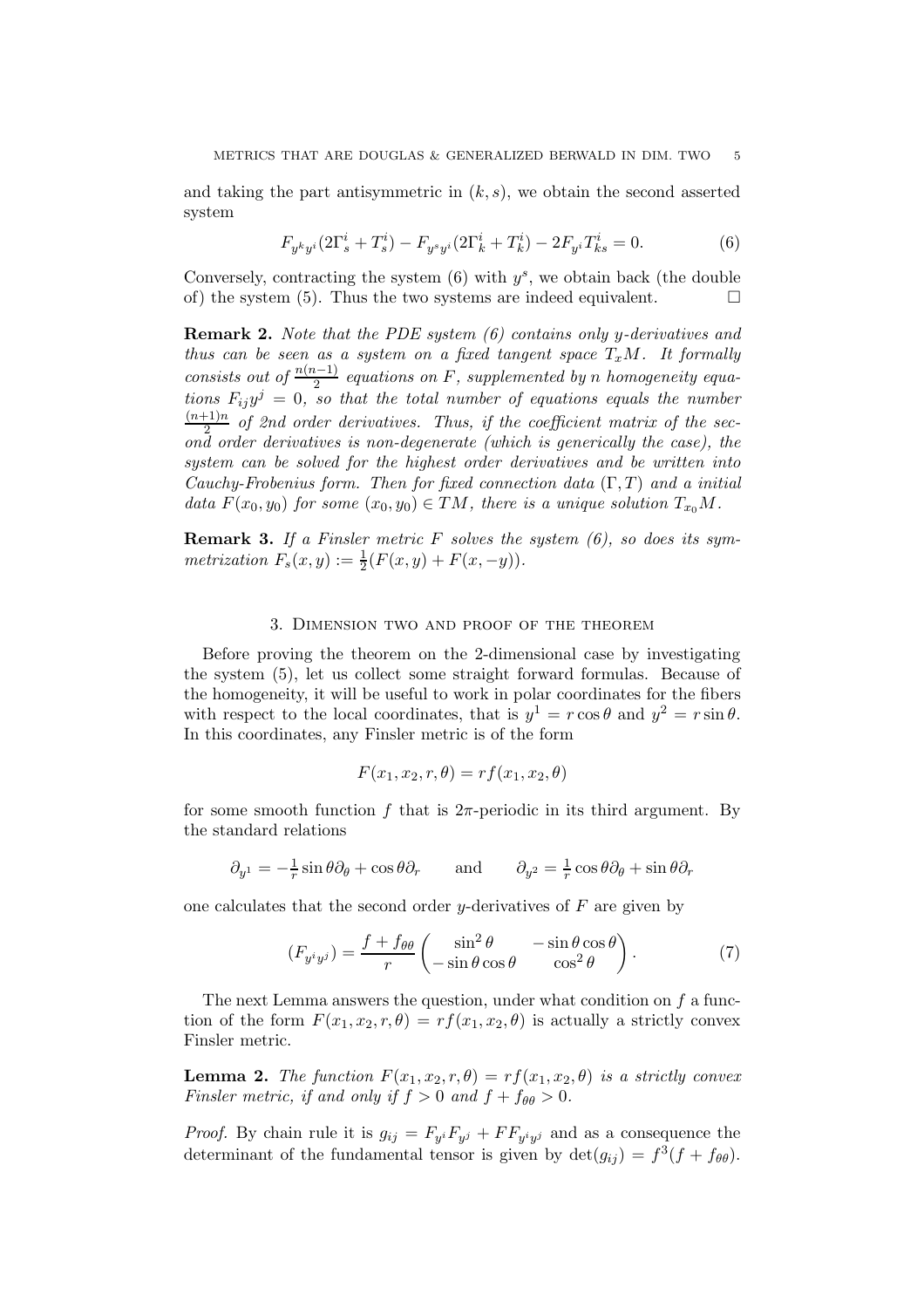Indeed, we have

$$
\det(g_{ij}) = \det(F_{y^i} F_{y^j} + F F_{y^i y^j})
$$
  
= 
$$
\underbrace{\det(F_{y^i} F_{y^j})}_{=0} + F^2 \det(F_{y^i y^j})
$$
  
+ 
$$
F(F_{y^1}^2 F_{y^2 y^2} + F_{y^2}^2 F_{y^1 y^1} - 2F_{y^1} F_{y^2} F_{y^1 y^2})
$$
  
= 
$$
f^3(f + f_{\theta\theta}).
$$

The matrix  $g_{ij}$  is positive definite, if and only if  $g_{11} = F_{y_1}^2 + FF_{y_1y_1}$  and  $\det(g_{ij})$  are positive. Thus assuming f is positive and using [\(7\)](#page-4-1), F is strictly convex if and only if  $f + f_{\theta\theta}$  is positive.

### Let us now prove the theorem:

*Proof of the theorem.* Suppose  $F$  is Douglas and generalized Berwald with respect to  $^D\nabla$  and  $^g\nabla$ . If F is not Berwald, then  $^g\nabla$  must have torsion and not all components of  $T_{jk}^i$  vanish. By Lemma [1](#page-3-3) F satisfies the system [\(5\)](#page-3-1). This system consists out of two equations, which are equivalent, as can be seen by contracting [\(5\)](#page-3-1) with  $y^k$ . Hence, there is only one equation, let us choose the first one and rewrite it in the coordinates  $(r, \theta)$ :

$$
0 = F_{y^1y^i} \Gamma^i - F_{y^i} T_1^i
$$
  
\n
$$
= F_{y^1y^1} \Gamma^1 + F_{y^1y^2} \Gamma^2 - F_{y^1} T_{12}^1 y^2 - F_{y^2} T_{12}^2 y^2
$$
  
\n
$$
= (f + f_{\theta\theta}) \sin^2 \theta (\Gamma_{11}^1 \cos^2 \theta + 2\Gamma_{12}^1 \cos \theta \sin \theta + \Gamma_{22}^1 \sin^2 \theta)
$$
  
\n
$$
- (f + f_{\theta\theta}) \cos \theta \sin \theta (\Gamma_{11}^2 \cos^2 \theta + 2\Gamma_{12}^2 \cos \theta \sin \theta + \Gamma_{22}^2 \sin^2 \theta)
$$
  
\n
$$
+ (\sin \theta f_{\theta} - \cos \theta f) T_{12}^1 \sin \theta - (\cos \theta f_{\theta} + \sin \theta f) T_{12}^2 \sin \theta
$$
  
\n
$$
= [(f + f_{\theta\theta}) ( -\Gamma_{11}^2 \cos^3 \theta + (\Gamma_{11}^1 - 2\Gamma_{12}^2) \cos^2 \theta \sin \theta
$$
  
\n
$$
+ (2\Gamma_{12}^1 - \Gamma_{22}^2) \cos \theta \sin^2 \theta + \Gamma_{22}^1 \sin^3 \theta )
$$
  
\n
$$
+ (\sin \theta f_{\theta} - \cos \theta f) T_{12}^1 - (\cos \theta f_{\theta} + \sin \theta f) T_{12}^2 ] \sin \theta.
$$

Denote the factor of  $(f + f_{\theta\theta})$  in the last formula by P, that is

$$
P := K_3 \cos^3 \theta + K_2 \cos^2 \theta \sin \theta + K_1 \cos \theta \sin^2 \theta + K_0 \sin^3 \theta
$$

with coefficients

$$
K_3 = -\Gamma_{11}^2
$$
  $K_2 = \Gamma_{11}^1 - 2\Gamma_{12}^2$   $K_1 = 2\Gamma_{12}^1 - \Gamma_{22}^2$   $K_0 = \Gamma_{22}^1$ .

As the torsion is antisymmetric in the lower indices, for fixed  $x \in M$  it is given by only one vector and we might assume without loss of generality that  $(T_{12}^1, T_{12}^2) = (1, 0)$ . Then the above equation [\(8\)](#page-5-0) implies

<span id="page-5-1"></span><span id="page-5-0"></span>
$$
(f + f_{\theta\theta})P = -\sin\theta f_{\theta} + \cos\theta f.
$$
 (9)

We now proof the theorem by showing that

(a) if [\(9\)](#page-5-1) admits a fiber-global, strictly convex Finsler metric as a solution, then the coefficients  $K_i$  must be of the form

<span id="page-5-2"></span>
$$
K_3 = \frac{1}{C} \quad K_2 = -\frac{3A}{C} \quad K_1 = \frac{3A^2}{C} + 1 \quad K_0 = -\frac{A(A^2 + C)}{C}
$$
 (10)  
for some constants  $A, C \in \mathbb{R}$  with  $C > 0$ .

<span id="page-5-3"></span>(b) in this case, all solutions must be of Randers type.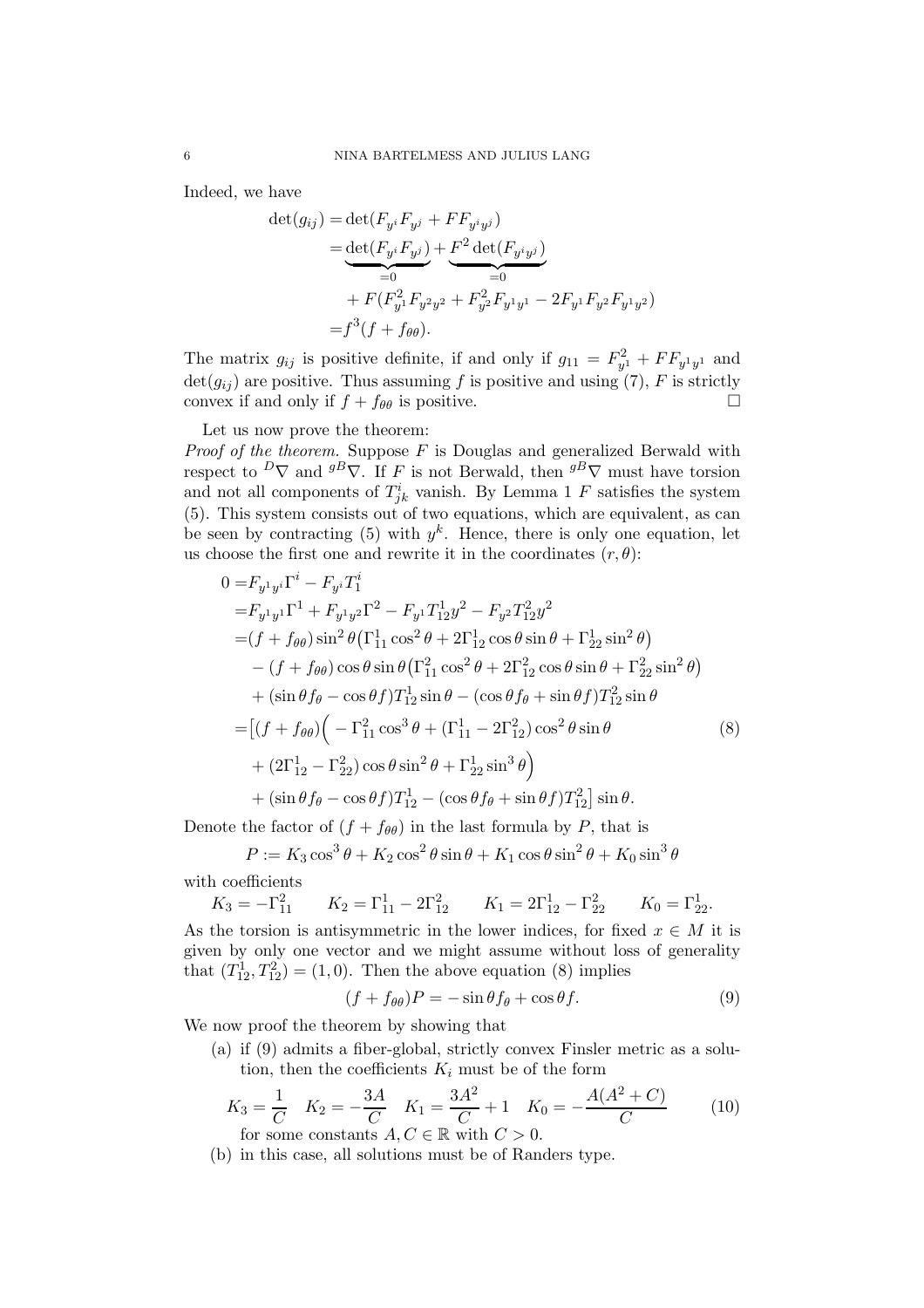For [\(a\)](#page-5-2), first recall that by Remark [3,](#page-4-2) if equation [\(9\)](#page-5-1) admits a fiber-global Finsler metric  $F(\theta) = r \cdot f(\theta)$  as a solution, then also its symmetrization  $F_s(\theta) = \frac{r}{2}(f(\theta) + f(\theta + \pi))$  is a Finsler metric solution. Thus, we might assume that  $F(\theta) = r \cdot f(\theta)$  is already symmetric.

Define  $g := \frac{-\sin\theta f_\theta + \cos\theta f}{P}$  and note that by equation [\(9\)](#page-5-1), it is  $g = f + f_{\theta\theta}$ and thus g must be defined everywhere and is positive by Lemma [2.](#page-4-3) We calculate that

$$
g_{\theta} = -\frac{P_{\theta} + \sin \theta}{P}g
$$

and hence

<span id="page-6-0"></span>
$$
\left(\ln(g)\right)_{\theta} = \frac{g_{\theta}}{g} = -\frac{P_{\theta} + \sin\theta}{P}.\tag{11}
$$

Defining the polynomial  $p$  by  $p(t) := K_3 t^3 + K_2 t^2 + K_1 t + K_0$  and using the cotangent function ctg, we get for  $\theta \in (0, \pi)$  that

$$
P_{\theta}(\theta) = \left( p(\cos \theta) \cdot \sin^3(\theta) \right)_{\theta}
$$
  
=  $p'(\cos \theta) \cos' \theta \sin^3 \theta + 3p(\cos \theta) \cos \theta \sin^2 \theta$ .

Now using  $ctg' \theta = -\frac{1}{\sin^2 \theta}$ , equation [\(11\)](#page-6-0) can be rewritten as

<span id="page-6-1"></span>
$$
-\left(\ln g\right)_{\theta}(\theta) = \frac{\left(p'(\operatorname{ctg}\theta) - 1\right)\operatorname{ctg}'\theta}{p(\operatorname{ctg}\theta)} + 3\operatorname{ctg}\theta. \tag{12}
$$

Next, we exploit that the right hand side of this equation must be defined everywhere and its integral over  $(0, \pi)$  must vanish by the  $\pi$ -periodicity of g. As the right hand side of [\(12\)](#page-6-1) is not allowed to have a singularity and  $ctg(\theta)$ runs over all reals as  $\theta \in (0, \pi)$ , any root of p, that is  $t \in \mathbb{R}$  with  $p(t) = 0$ , must be a root of  $p' - 1$  $p' - 1$ . Assume<sup>1</sup> that  $K_3 \neq 0$ , so that p has exactly one real root A and can be written as

<span id="page-6-3"></span>
$$
p(t) = K_3(t - A)((t - B)^2 + C)
$$
\n(13)

for some  $A, B, C \in \mathbb{R}$  with  $C > 0$ . Then A must be also a root of  $p' - 1$ , so for some  $D \in \mathbb{R}$  we may write

<span id="page-6-4"></span>
$$
p'(t) - 1 = 3K_3(t - A)(t - D).
$$
 (14)

Using the integral vanishing argument from above and that ctg is odd with respect to  $\pi/2$ , we have

$$
0 = \int_0^{\pi} -(\ln g)_{\theta} d\theta = \int_{-\infty}^{\infty} \frac{p'(t) - 1}{p(t)} dt = \int_{-\infty}^{\infty} \frac{3(t - D)}{(t - B)^2 + C} dt,
$$

which implies that  $B = D$ . Expanding [\(13\)](#page-6-3) and [\(14\)](#page-6-4) and comparing coefficients, we get the relations

$$
K_2 = -K_3(2B + A), \quad K_1 = K_3(B^2 + C + 2AB) \quad K_0 = -K_3A(B^2 + C)
$$

$$
2K_2 = -3K_3(A + B) \quad K_1 - 1 = 3K_3AD.
$$

Combining the 1st and 4th, it follows that  $A = B$ . Combining the 2nd and 5th, it follows that  $C = \frac{1}{K_3}$ . Thus the coefficients  $K_i$  are of the form [\(10\)](#page-5-2), as claimed.

<span id="page-6-2"></span><sup>&</sup>lt;sup>1</sup>The case  $K_3 = 0$  is completely analogous, as then p is a polynomial of degree two and  $p'-1$  of degree one.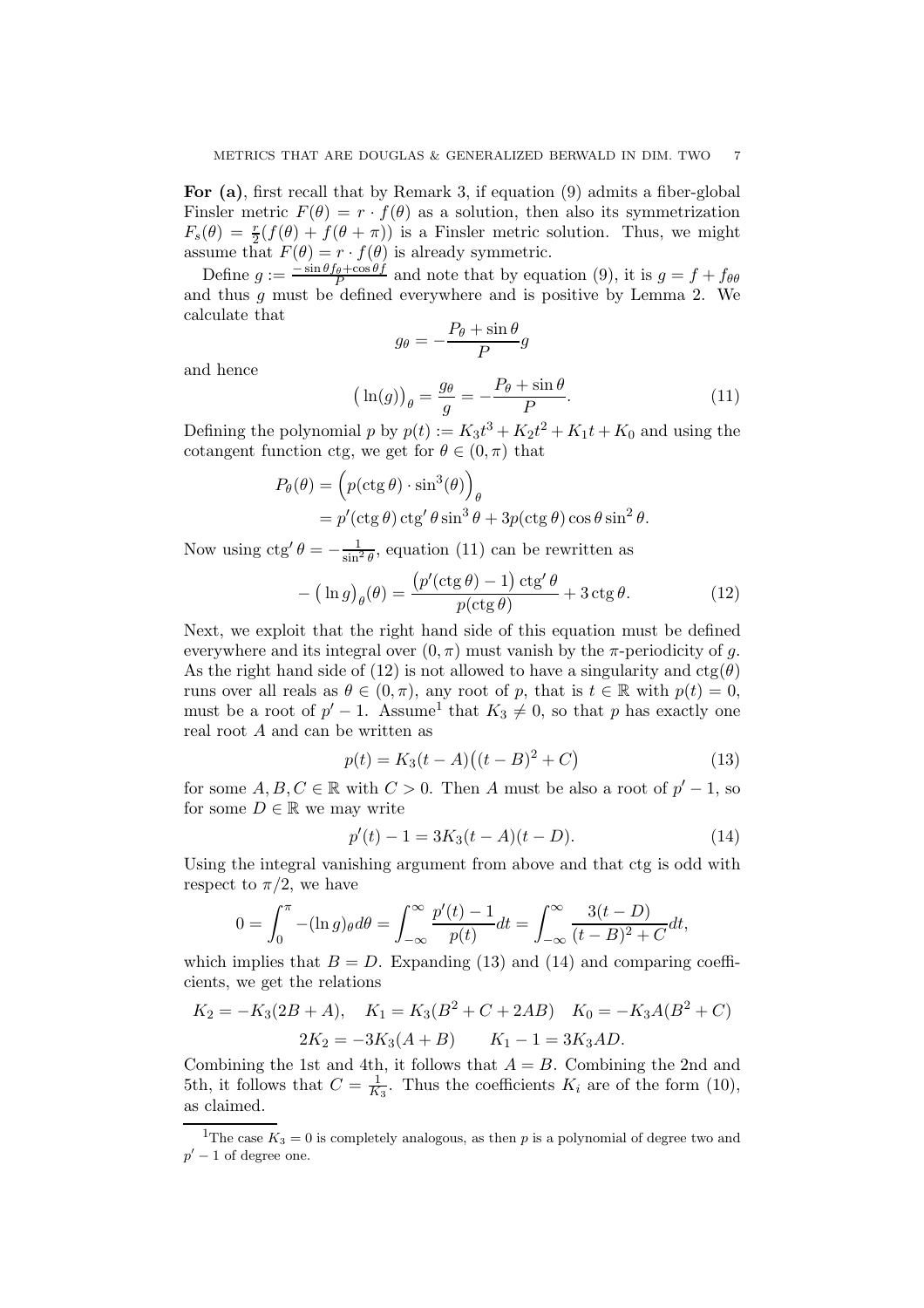For [\(b\)](#page-5-3), let us notice that equation [\(9\)](#page-5-1)is linear and can be solved for the 2nd order derivative  $f_{\theta\theta}$  near all but finitely many points, and thus the space of  $2\pi$ -periodic solutions is a subset of a 2-dimensional vector space. The function  $f(\theta) = \sin \theta$  is always a (non-Finsler) solution. Thus it is enough to find one more independent solution and any other must be a sum of the two.

Let us determine for which coefficients  $K_i$ , the Riemannian norm  $f = \sqrt{g_{11} \cos^2 \theta + 2g_{12} \cos \theta \sin \theta + g_{22} \sin^2 \theta}$  is a solution to the equation, where  $(g_{ij})$  is a positive definite matrix. By direct computations, we obtain that

$$
-\sin\theta f_{\theta} + \cos\theta f = -F_{y}I|_{r=1} = \frac{1}{f}(g_{11}\cos\theta + g_{12}\sin\theta)
$$

and

$$
f + f_{\theta\theta} = \left(\frac{1}{(y^2)^2} F_{y^1 y^1}\right)|_{r=1} = \frac{g_{11}g_{22} - g_{12}^2}{f^3}.
$$

Plugging these into equation [\(9\)](#page-5-1) and multiplying with  $\frac{f^3}{g_{13}g_{23}}$  $\frac{f}{g_{11}g_{22}-g_{12}^2}$  gives

$$
P = \frac{(g_{11}\cos^2\theta + 2g_{12}\cos\theta\sin\theta + g_{22}\sin^2\theta)(g_{11}\cos\theta + g_{12}\sin\theta)}{g_{11}g_{22} - g_{12}^2}.
$$

Comparing the coefficients, we obtain that equation [\(9\)](#page-5-1) admits the Riemannian norm given by  $g_{ij}$  as a solution, if and only if the coefficients  $K_i$ are of the form

<span id="page-7-5"></span>
$$
K_3 = \frac{g_{11}^2}{g_{11}g_{22} - g_{12}^2} \quad K_2 = \frac{3g_{11}g_{12}}{g_{11}g_{22} - g_{12}^2} \quad K_1 = \frac{3g_{12}^2}{g_{11}g_{22} - g_{12}^2} + 1 \quad K_0 = \frac{g_{12}g_{22}}{g_{11}g_{22} - g_{12}^2}.
$$
 (15)

In this case, the most general solution of the equation is of the form

$$
c_1 \cdot \sqrt{g_{11}\cos^2\theta + 2g_{12}\cos\theta\sin\theta + g_{22}\sin^2\theta} + c_2\sin\theta, \qquad c_1, c_2 \in \mathbb{R}.
$$

In particular, all Finsler metrics, that are solutions, are Randers metrics.

It remains to show that, when the equation admits a fiber-global solution and the coefficients  $K_i$  are of the form [\(10\)](#page-5-2) as in (a), then the equation admits a Riemannian solution. Indeed, for  $K_i$  of the form [\(10\)](#page-5-2), the Riemannian metric given by the positive definite matrix

$$
g_{ij} = \begin{pmatrix} 1 & -A \\ -A & A^2 + C \end{pmatrix}
$$

is a solution to equation  $(9)$ , as can be seen by plugging this values in  $(15)$ .  $\Box$ 

#### **REFERENCES**

- <span id="page-7-2"></span>[1] S. Bácsó and M. Matsumoto. On Finsler spaces of Douglas type—a generalization of the notion of Berwald space. Publ. Math. Debrecen, 51(3-4):385–406, 1997.
- <span id="page-7-4"></span>[2] D. Bao, C. Robles, and Z. Shen. Zermelo navigation on Riemannian manifolds. J. Differential Geom., 66(3):377–435, 2004.
- <span id="page-7-3"></span>[3] N. Bartelmeß and V. Matveev. Monochromatic metrics are generalized Berwald. Differential Geom. Appl., 58:264–271, 2018.
- <span id="page-7-1"></span>[4] X. Chen and Z. Shen. On Douglas metrics. Publ. Math. Debrecen, 66(3-4):503-512, 2005.
- <span id="page-7-0"></span>[5] J. Douglas. The general geometry of paths. Ann. of Math.  $(2)$ ,  $29(1-4):143-168$ . 1927/28.